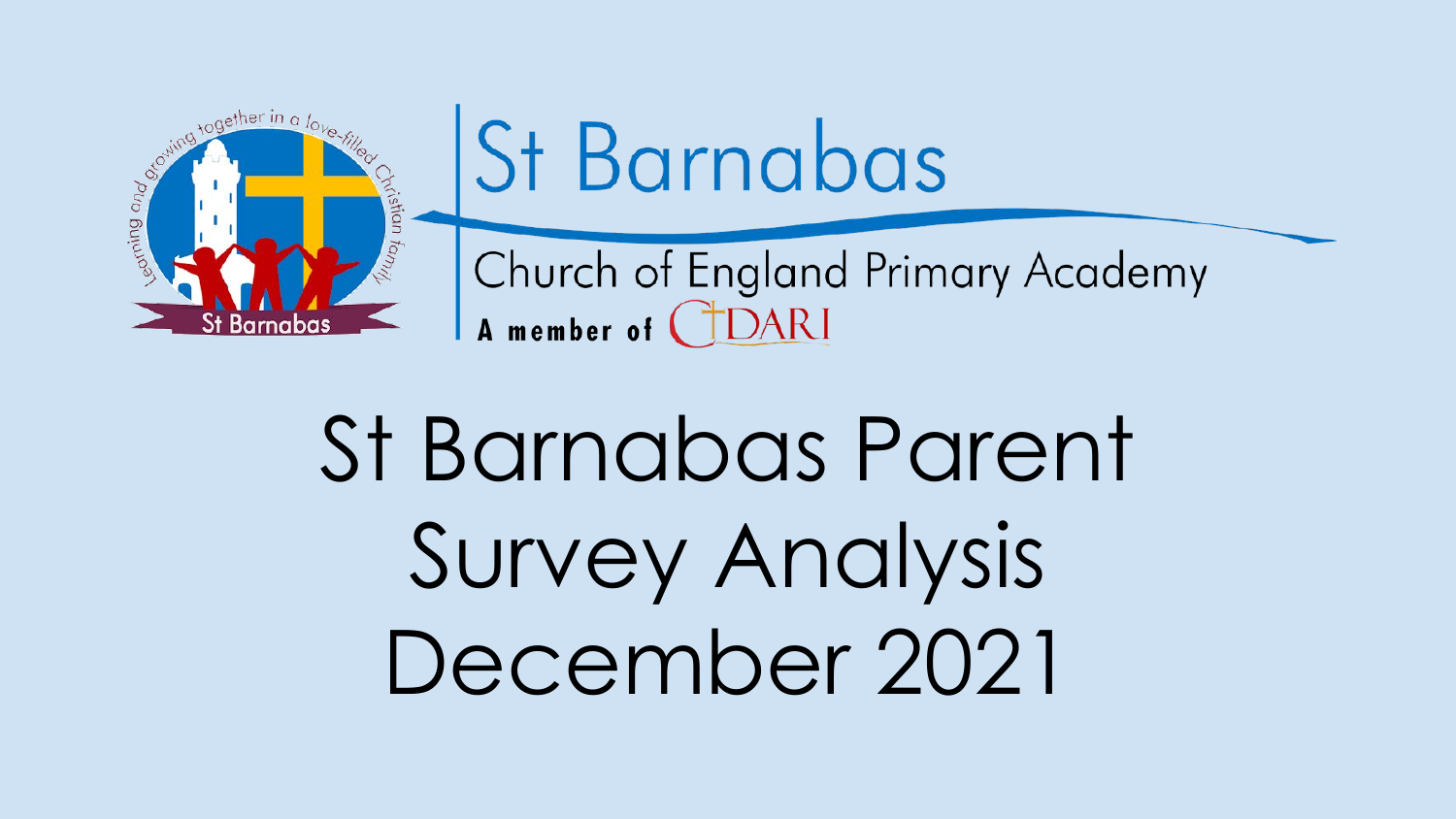# **Key findings: Leadership**



- 100% said school is well led and managed (75.5% strongly agree, 24.5% agree)
- 100% said SLT are accessible to me (83.7% strongly agree, 16.3% agree)
- 81.6% strongly agree that they would be comfortable approaching SLT with a question, comment or concern- 14.3% agree and 4% disagree
- Positive feedback about school dealing with concerns- 59% agree, 22.4% agree and 18.4% haven't had any concerns
- 89.8% said communication is about right, 6% too much, 4% not enough ( trying to move away from class dojo as not as reliable)
- 100% of parents who speak to office staff find them welcoming & supportive (87.8% strongly agree)
- 59.2% strongly agree they are encouraged to take an active part in the life of school (1 person disagreed)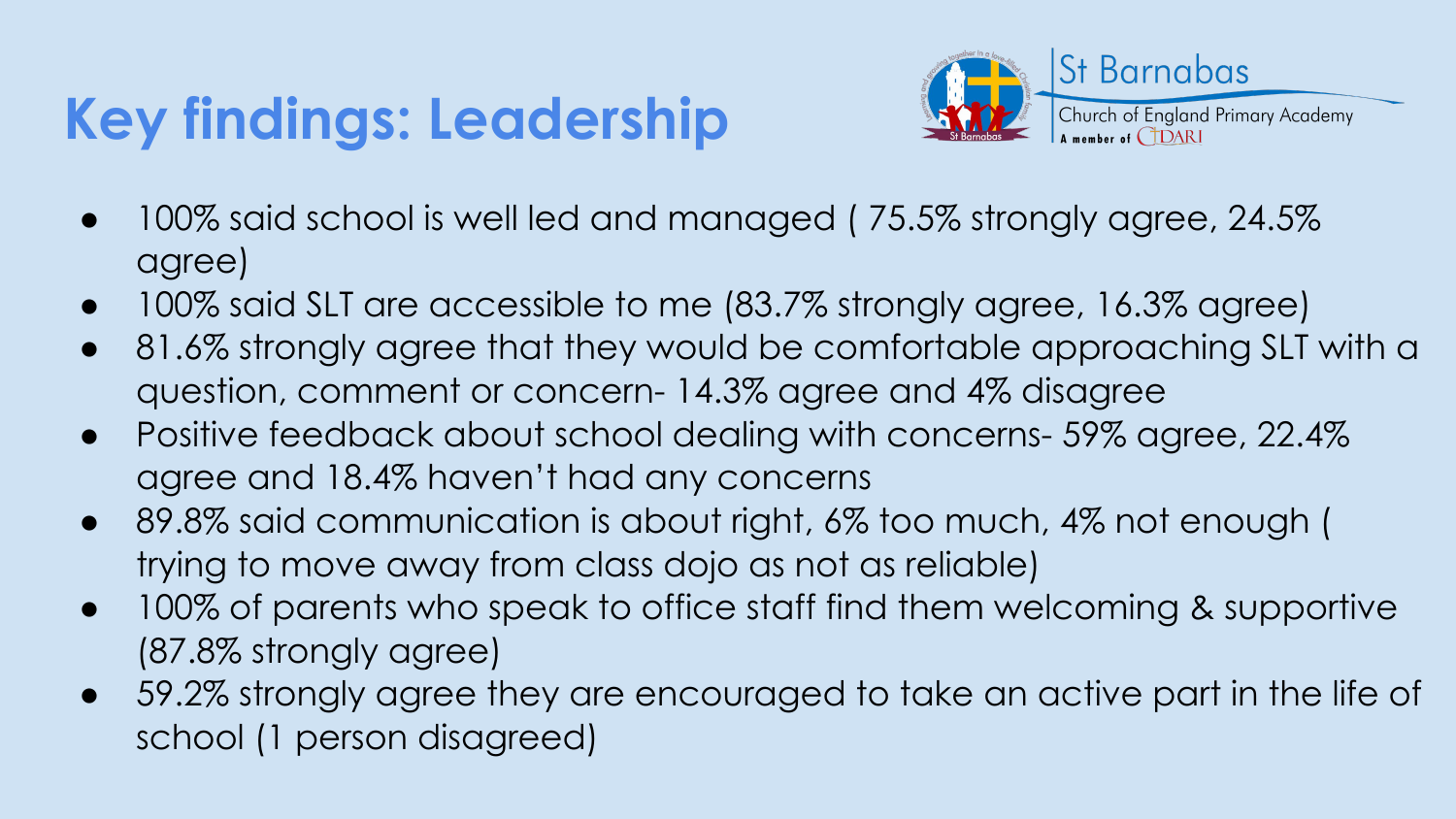# **Leadership Comments**



- **Leadership**, especially during covid, had been **exceptional**
- **Seamless** and f**antastic**, always **friendly** and **professional**.
- The atmosphere around the whole school is amazing, love the fact the headteacher is stood outside daily on pick up and drops offs to speak to any parent who wants to talk.
- **Mrs Ham's leadership is enthusiastic and inspirational,** she is a **great role model** to the children and her **kindness is genuine.**
- I feel the school is **very well led** and all staff are **friendly, welcoming and supportive**. I am **very proud** my child attends this school.
- The school is l**ed with confidence, understanding & kindness**. As a parent understanding any school challenges and objectives would be beneficial
- **● Extremely strong leadership team!**
- The school is **being led in an excellent manner by Mrs Ham and her team**.They have continued to **provide amazing opportunities alongside excellent teaching and learning for** all children despite the challenges that the pandemic continues to present.
- **Leadership team are very accessible** and available to parents to raise any concerns or questions etc. They are **visible** to parents and there are various ways you can contact including dojo.
- The **leadership** throughout covid has been **great**, it's been a really difficult time with no precedents and national guidance difficult to navigate. Leadership team have worked hard to keep our children and staff safe but also give them the opportunity to enjoy school and be as "normal" as possible.
- **Mrs Ham and her team are amazing,** they go above and beyond for all the children and their families. Getting to know each child personally and making sure all their needs are met.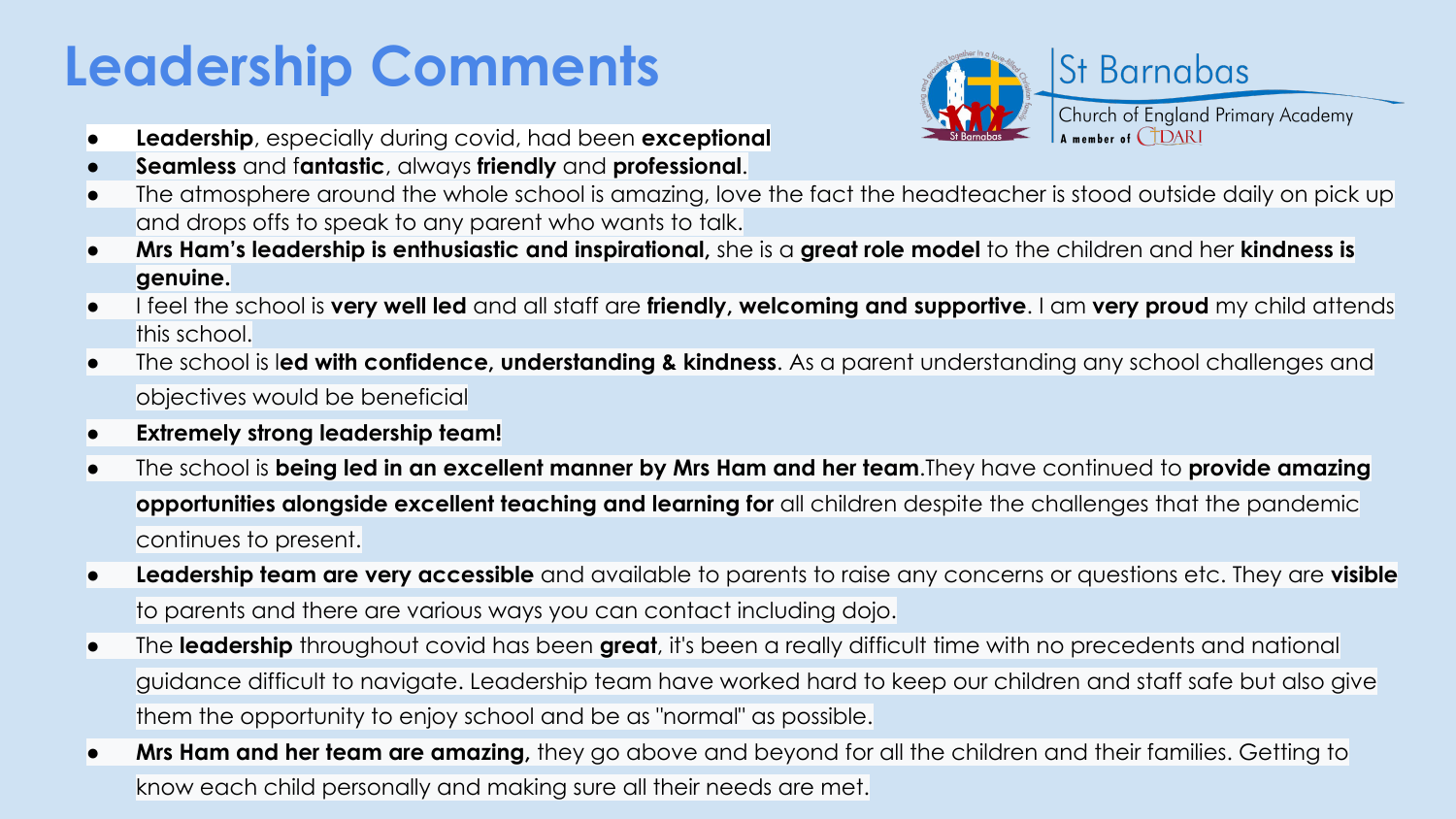# **Leadership- Governance**



- 59% of parents couldn't name of at least one Governor (many of these parents were Reception & Year 1 parents who haven't been able to come into school and see Governors at induction evenings, events etc)
- 28.6% mostly understand the role of Governors, 28.6% a little & 30.6% don't
- 49% are unsure what Governors do, 51% feel that Governors support the leadership and management of the school

Comments from parents:

More visibility of governors and their role - assurance to parents that they are fulfilling their statutory functions.

#### **Actions:**

**How can we promote the role of Governors? Monthly newsletter- Governor of the month, Governor half termly newsletter, attending Worship & events, joint subject leader newsletters etc?**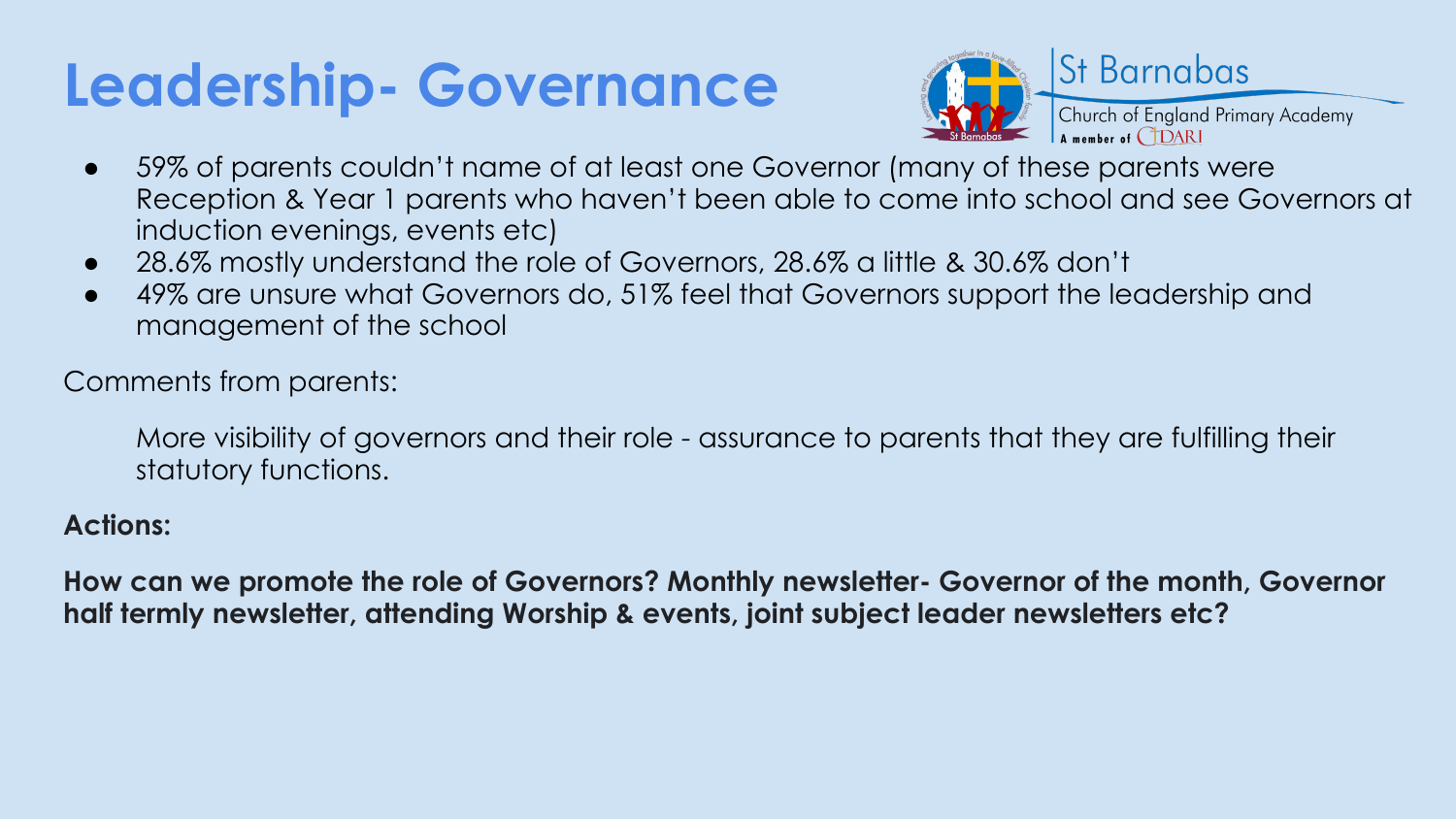# **Key findings: Safeguarding**



- Behaviour- **46.9% strongly agree** that the majority of children behave very well, 44.9% agree, 4 % not sure, 2% (1)strongly disagree & 2% (1) disagree
- 44.9% strongly agree behaviour is dealt with effectively and consistently, 26.5% agree, 4% disagree, **24.5% unsure** (*Can we share behaviour policy?)*
- **100%** say their child feels safe in school (**75.5% strongly agree**)
- **● 98% s**ay children know who to talk to for help and keep safe **(61.2% strongly agree)**
- **● Bullying-** 24.5% strongly agree, 20.4% agree & 6% (3) disagree that bullying is dealt with effectively & 49% say their child hasn't been bullied
- **96%** say incidents are dealt with quickly and effectively or their child hasn't been involved in incidents
- **Online safety** 42.9% strongly agree online safety is taught well, 24.5% not sure **(Can we further promote online safety to parents on a weekly basis?)**
- **● 98%** say school teaches my child how to lead a healthy and active lifestyle and how to keep physically and mentally healthy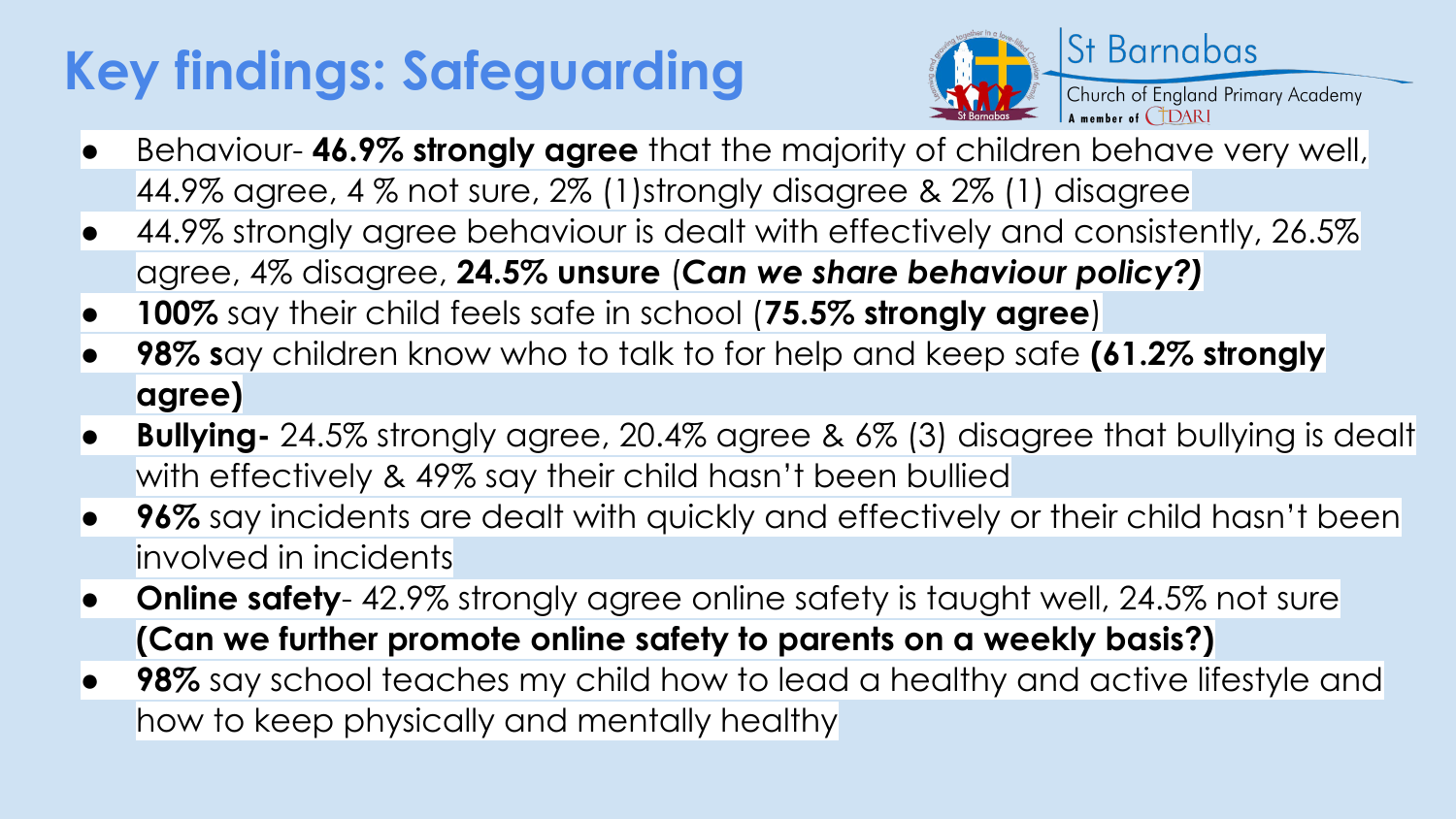### **Children's Experience & Progress Findings**

- **98%** say their child **enjoys coming to school** most of the time (71.4% strongly agree)
- **100%** children have **positive attitudes to achieving and learning** (69.4% strongly agree)
- **98%** agree their child is taught well & teachers have high expectations (1 parent who disagreed is a Year 6 parent)
- **22.4% disagree** that they are kept well informed about what their child is or will be learning *( Need to bring back half termly class newsletters that we did pre-covid)*
- *● 98% are pleased with their child's progress this year (59% strongly agree)*
- *● 96% say their child's mental health & wellbeing is given a high priority (59% strongly agree)*

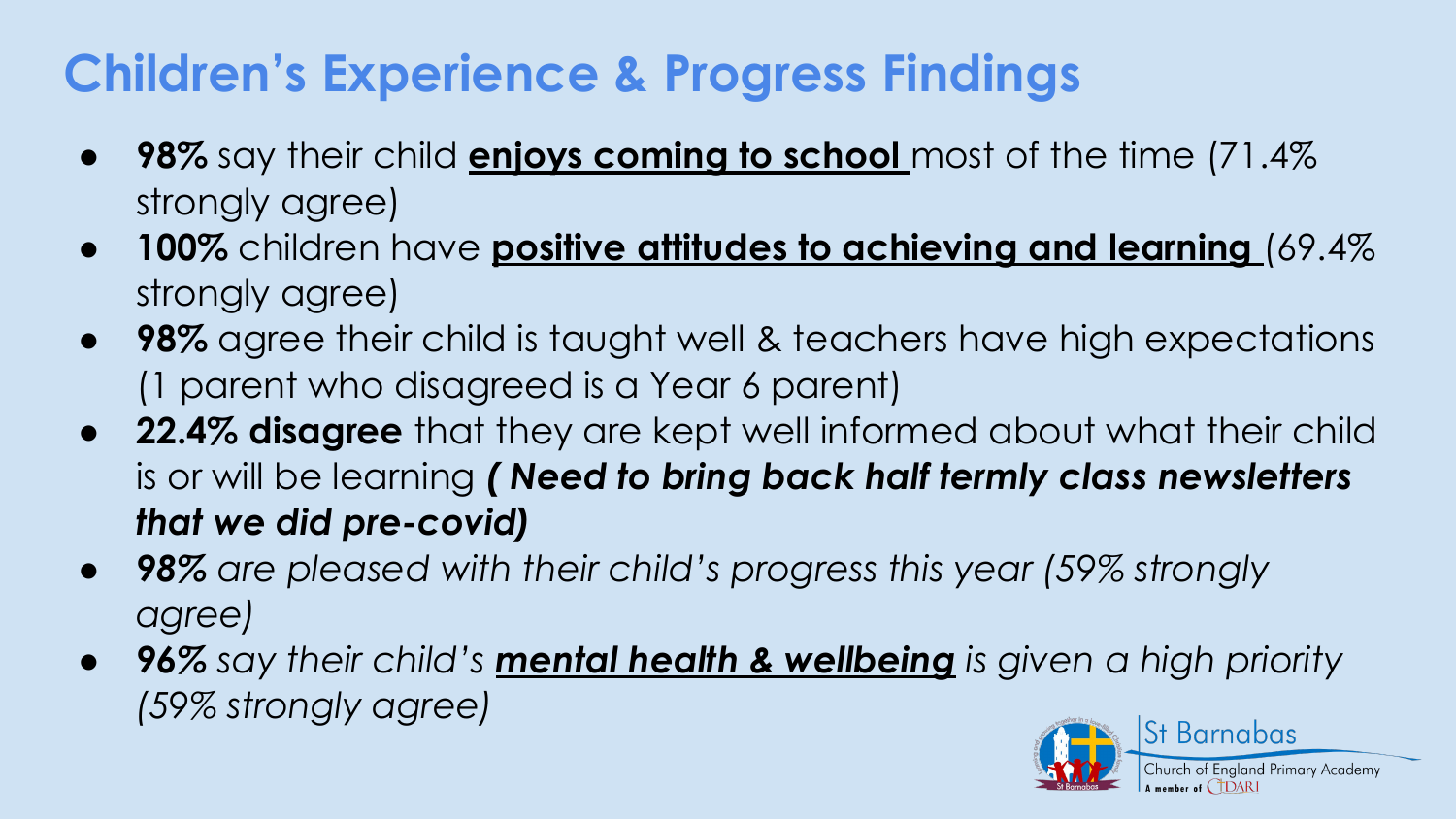## **Children's Experience & Progress Findings**

- **100%** say the school meet the needs of their child (61% strongly agree)
- **100%** say the school supports my child to develop resilience, confidence and independence (61% strongly agree)

**St Barnabas** 

Church of England Primary Academy

- **100%** say the school curriculum engages my child in learning (53% strongly agree)
- **100%** say children have a wide variety of learning opportunities
- **10%** say there isn't enough homework (comments about Year 6 homework-**Action- spoken to Mr Prescott about SAT's revision guides and be ordered)**
- *● Comments about optional homework projects- could these be added to curriculum newsletters?*
- **● 98%** feel their child is encouraged to have good attendance & punctuality
- **98%** School encourages my child to be active, exercise and take part in sport (61% strongly agree) *Impact of new sports coach at lunch times on new MUGA?*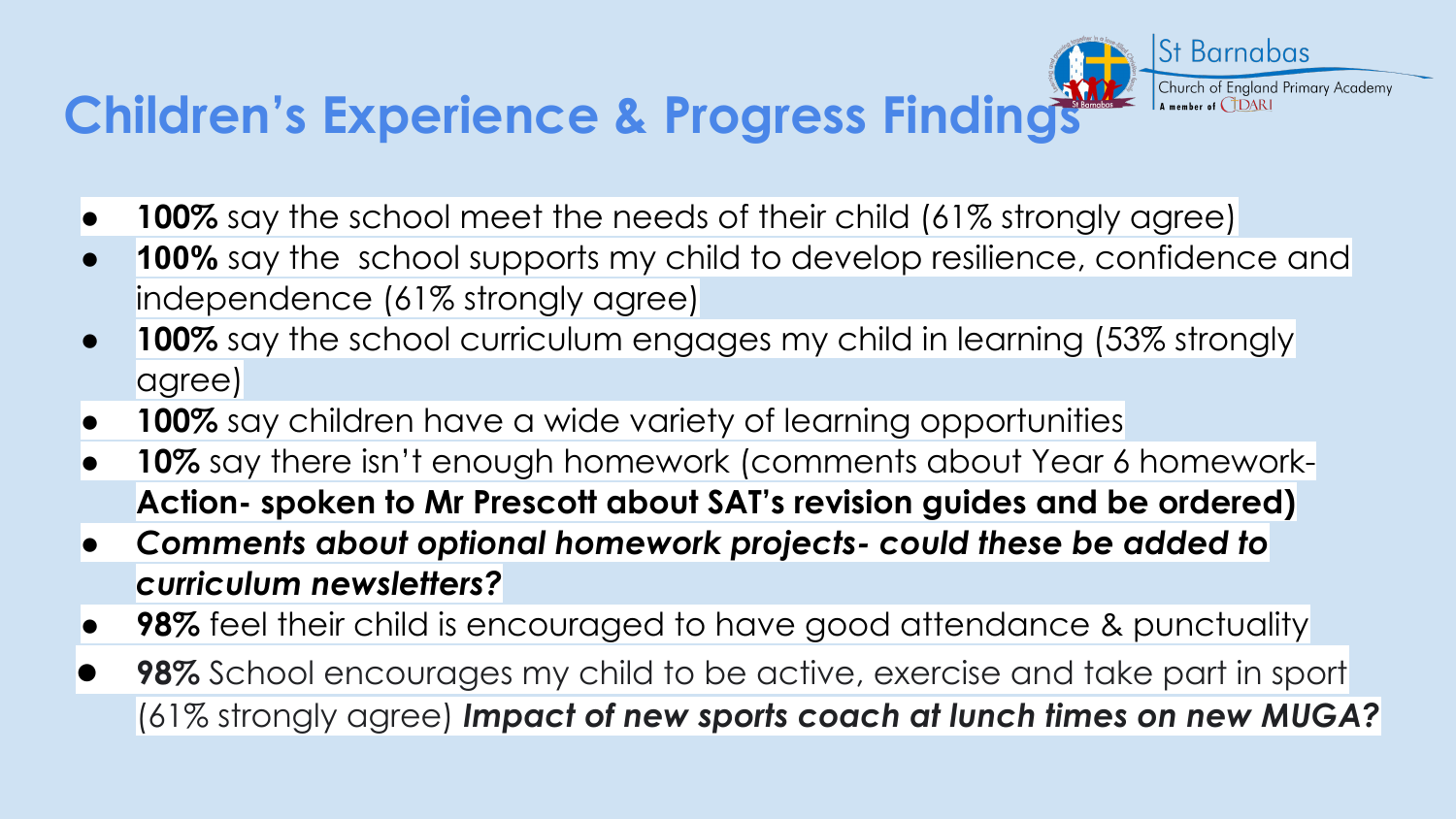## **Ethos**



- **100%** say the school reflects the ethos and practices of a Christian school well (73.5% strongly agree)
- **100%** say the school has a positive, respectful culture in which my child is well cared for (79.6%) strongly agree)
- **100%** say they understand the school's ethos and vision (61% strongly agree)
- **100%** say the school is welcoming to all (77.6% strongly agree)
- **100%** would recommend sending a child to St Barnabas

#### Comments:

*I love Barnies, Christian values, run through everything offering my child a well rounded education both academic and as a spiritual socially responsible member of the world. I'm not sure how you can improve this.*

Christian values come through strongly across everything in school. Children know the Christian values and display them. We often have comments from visitors on how lovely the atmosphere is within school.

Vision clearer to parents and stakeholders - longer term vision and what the offer is for children at St Barnabas (**Could we create a St Barnabas offer / bucket list including trips, visits etc**?)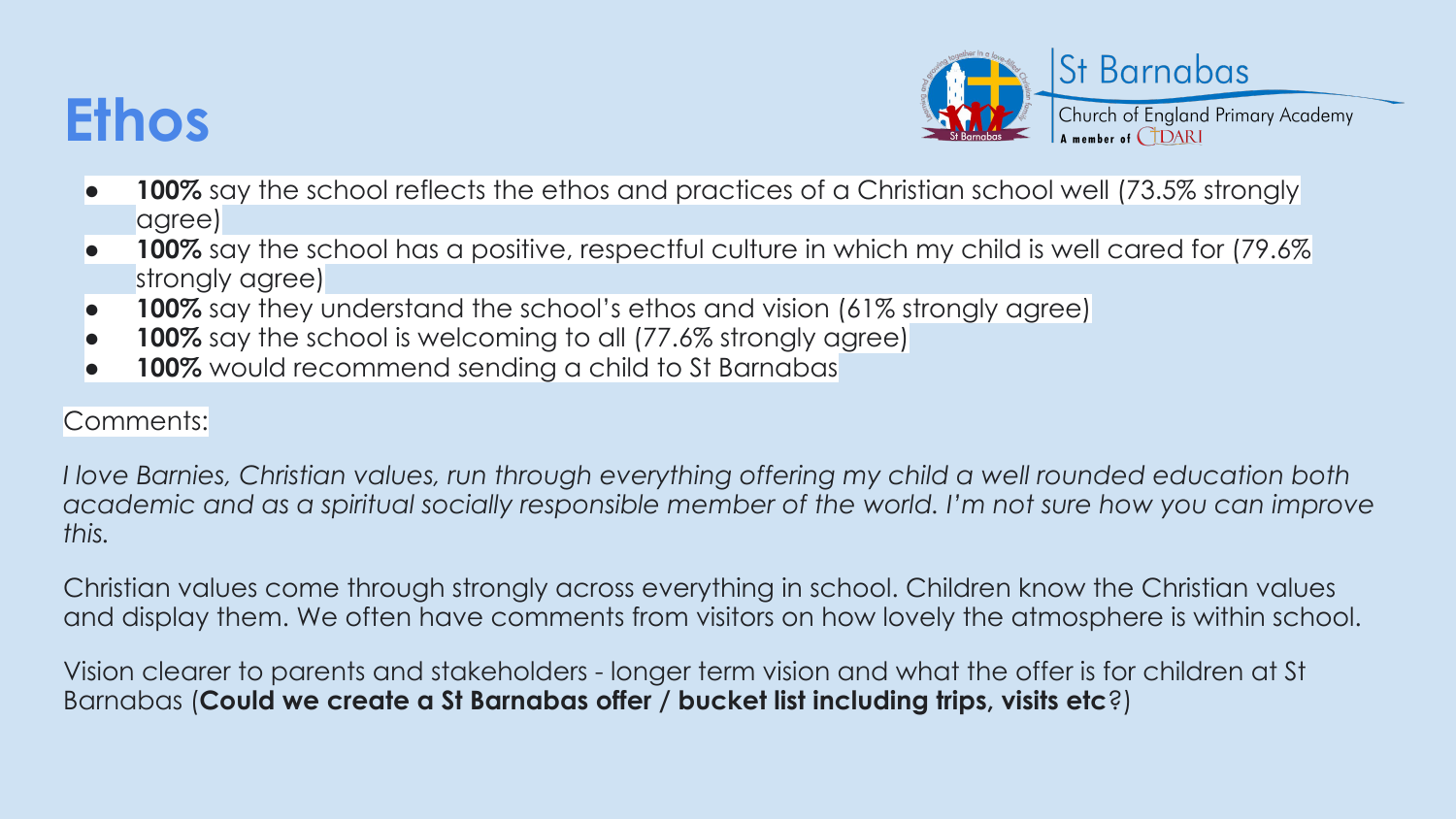

#### **Comments about how school can be improved**

- Parents evening earlier in the year and longer appointment times
- More information about curriculum & what children will be learning
- More after school activities and larger variety
- Greater teacher interaction now fewer covid restrictions
- Staff run breakfast club
- More feedback on how to support children
- Class dojo- sometimes too much communication, difficult to find posts
- Staffing changes this year
- More transparency of finances and how money is spent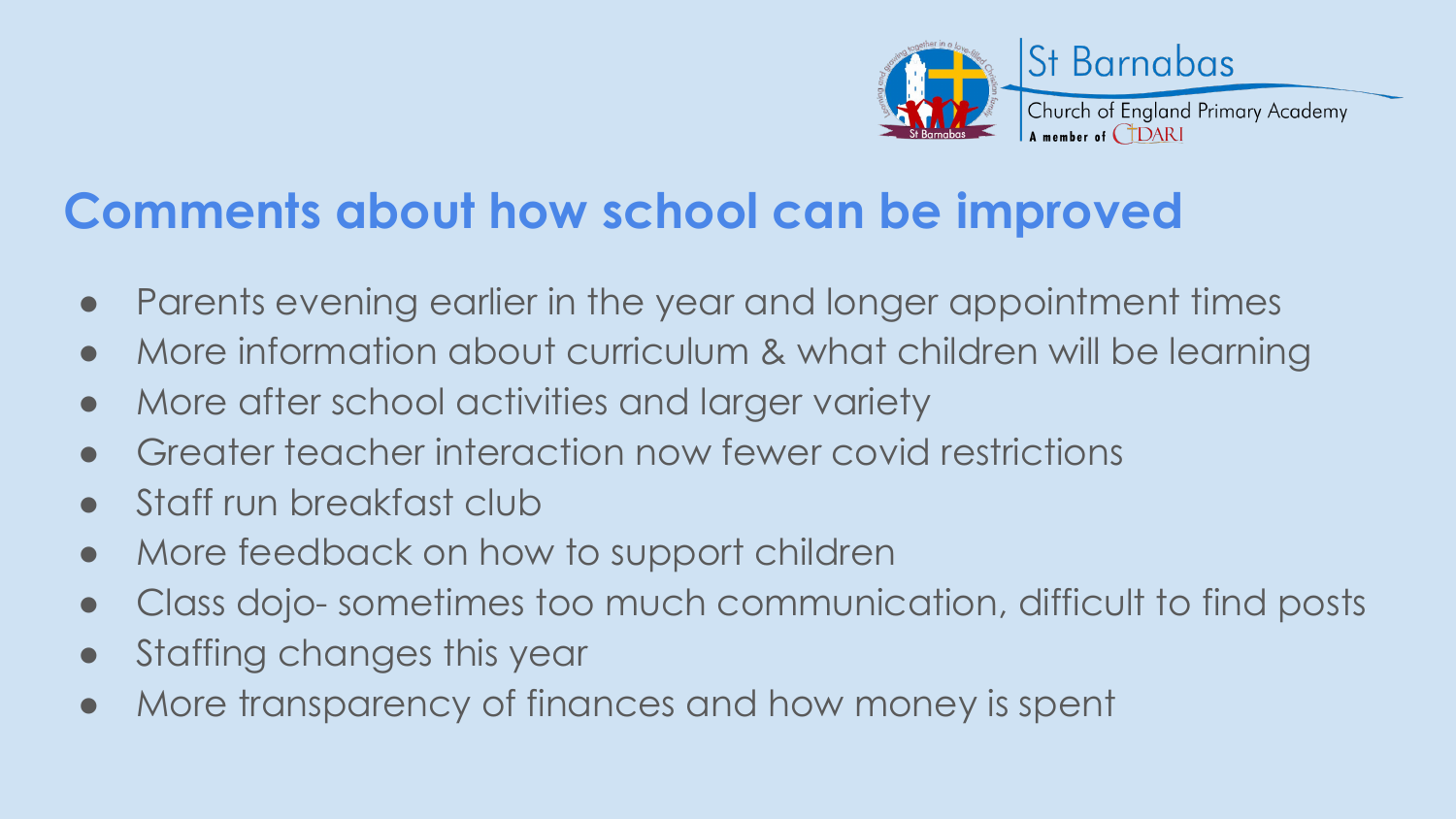49 responses



Kindness, getting to know each individual, respect for all

Community feel

The leadership is good. The school has improved so much since Mrs Ham became head teacher. I found the survey difficult to answer due to changes and covid. But I am happy with the school and the kids are happy to

The staff I think are our greatest asset, the staff team are a credit to the school and to our children. Our children represent our school values and ethos brilliantly.

The fact we are 'small' in comparison to many schools means we are a true school family. Care for our children and their wellbeing.

Family approach and atmosphere and the staff

Building the confidence and resilience of children whilst offering a broad, balanced curriculum in an inclusive environment

Its warm and welcoming attitude. Putting all children at tye centre of the learning.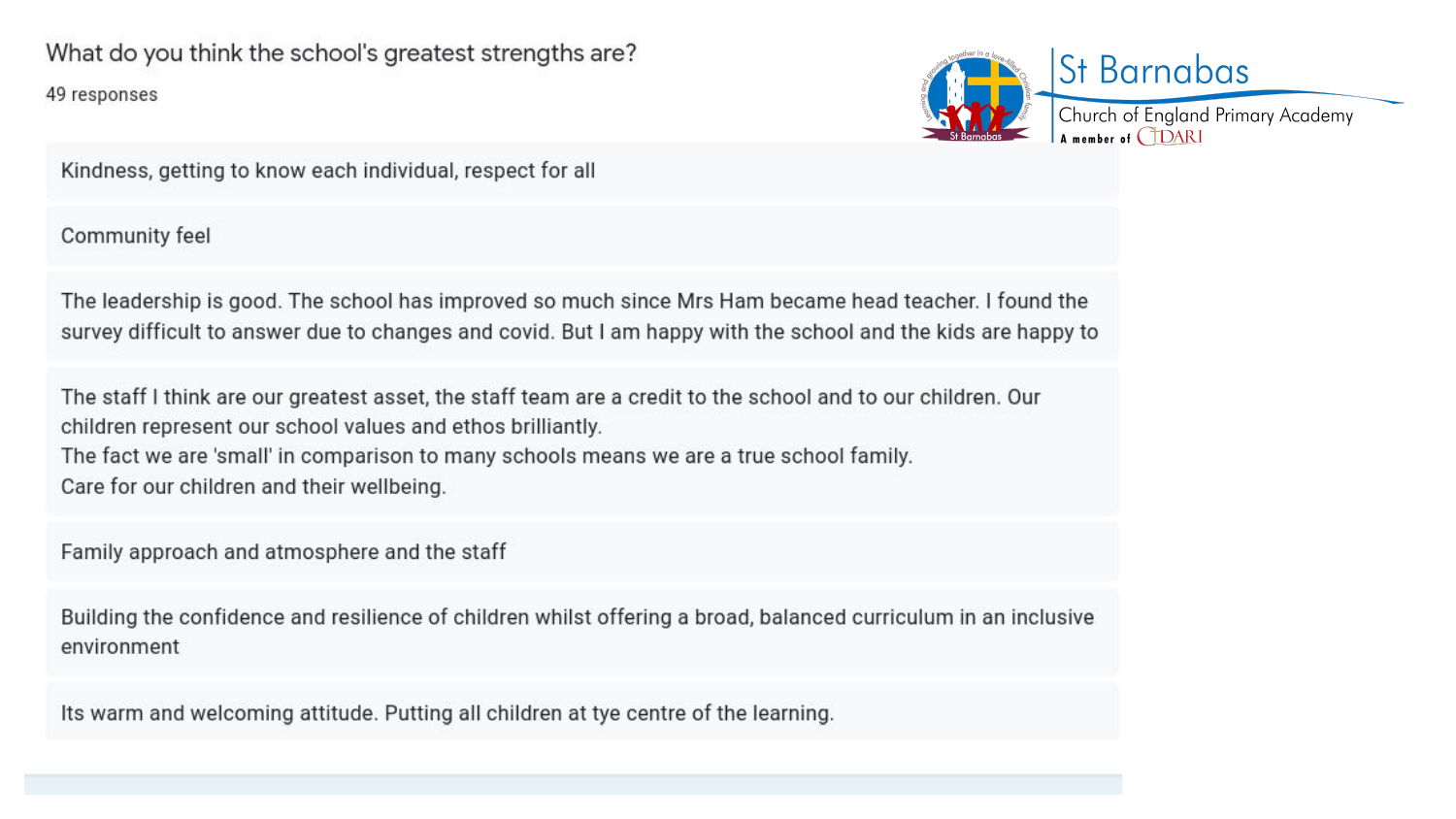49 responses



Barny's is the most welcoming school we could have hoped for. Our child feels a real ownership and sense of belonging there.

Good leadership and communication

The staff!

It's staff; all so genuine, warm and approachable and clearly care very much for the children

Feeling safe and happy

Everything

Friendly and child wellbeing lead ethos

Helpful and friendly

Communication and encouragement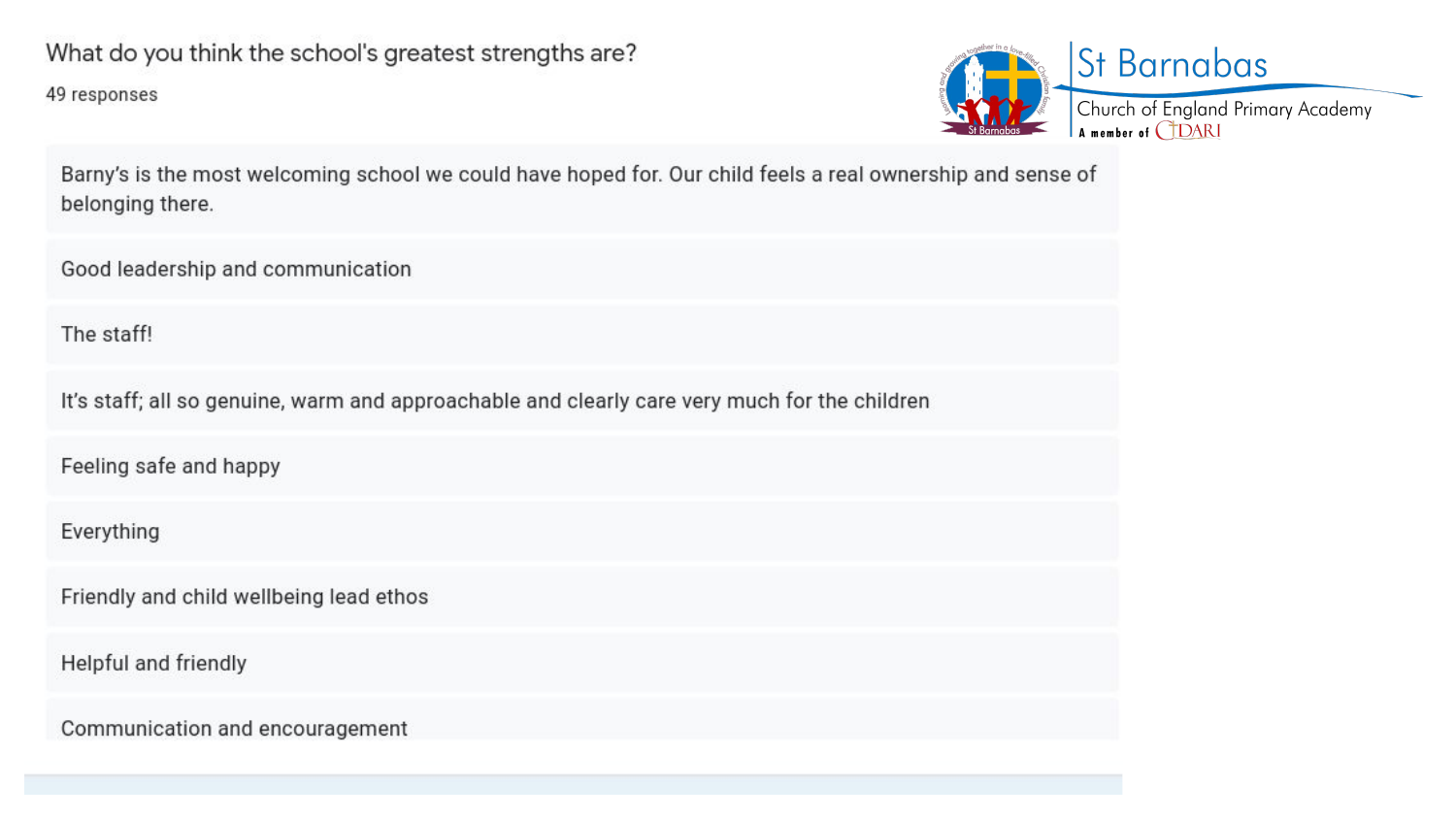What do you think the school's greatest strengths are? 49 responses



The teachers

Communication. Encouragement. Keeping learning fresh & exciting

Their ethos which clearly flows down in everything they do.

Communication and positive outlook.

Engaging with children, learning through play and developing children to achieve the very best in all areas of life

One big family

A fun and nurturing culture

Consistency. Staff. Strong leadership. really misses Mrs Thompson.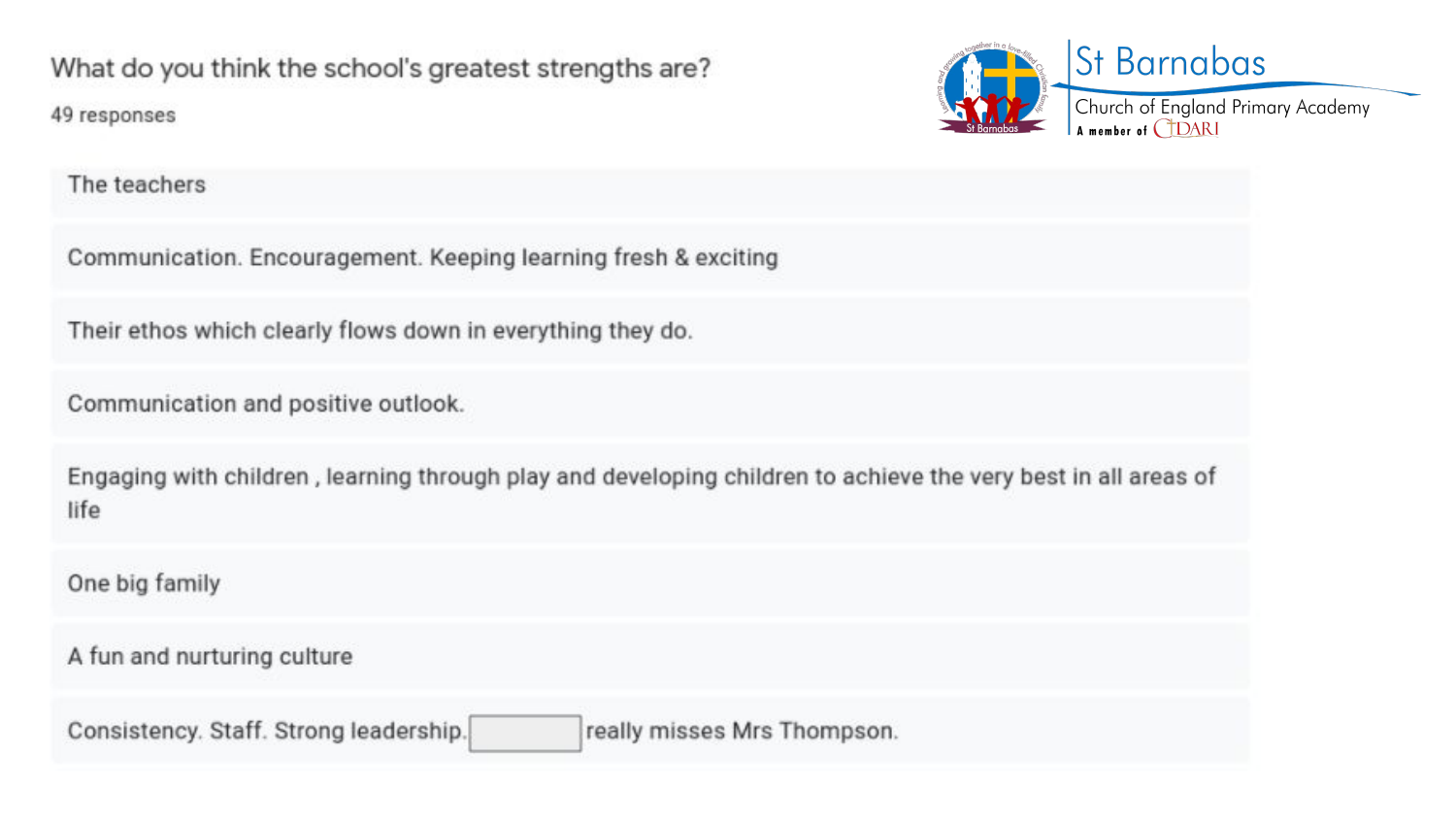49 responses



Communication is delivered very well on all platforms, we are very impressed with the level of enthusiasm both reception teachers and the headteacher has to offer. Our child is very happy currently.

Everything

Motivating my child to learn and want to be at school. Bringing her out of her shell to meet and communicate with new faces.

Friendly and welcoming staff

Strong Christian values.

Very welcoming. Each child is encouraged to join in and learn. Looks after children's mental health. Great ideas for non uniform and other activities.

Very welcoming school and staff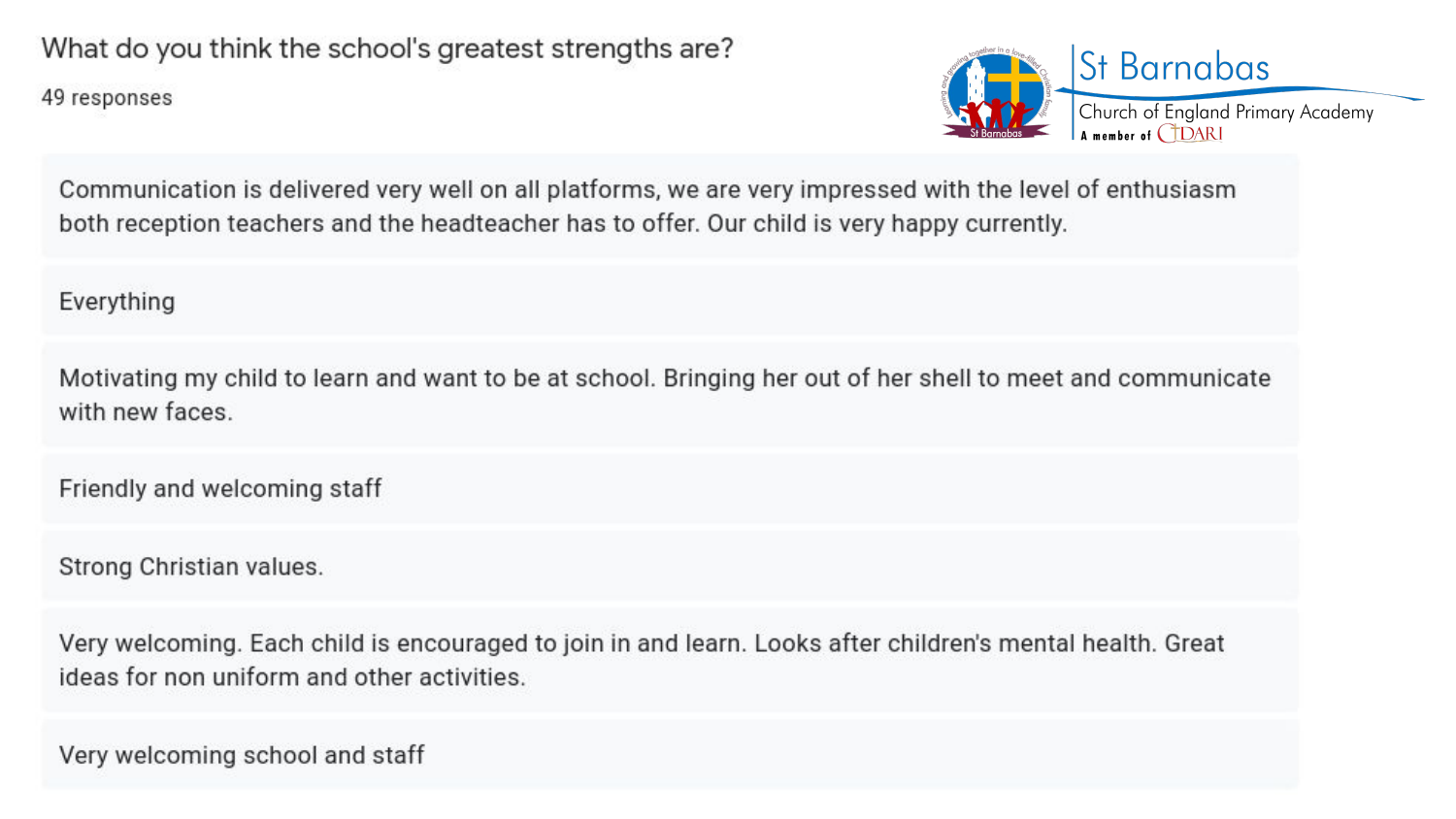49 responses



They are always welcoming and always find ways involve parents and children, teachers and staff are always work to respond to worries. It is like a large family and all children are catered for as is appropriate to their individual needs. I feel very confident in the school and my child loves attending and always comes out at the end of the day happy.

Very family orientated, everybody is welcome.

I love the most is that Mrs ham and the previous head teacher were always there morning and night greeting children saying goodbye and they new every child in the school

Strong inspirational leadership, dedicated hardworking teachers and support staff, excellent sporting opportunities, fabulous choir opportunities, Christian values run through EVERYTHING, children are valued as individuals, the staff know ALL the children. Thank you.

Caring and friendly

The school is such a welcoming place that feels like a home for all the pupils and their families. Not only growing the minds of the children but also growing polite and well rounded humans.

They do make everyone feel welcome